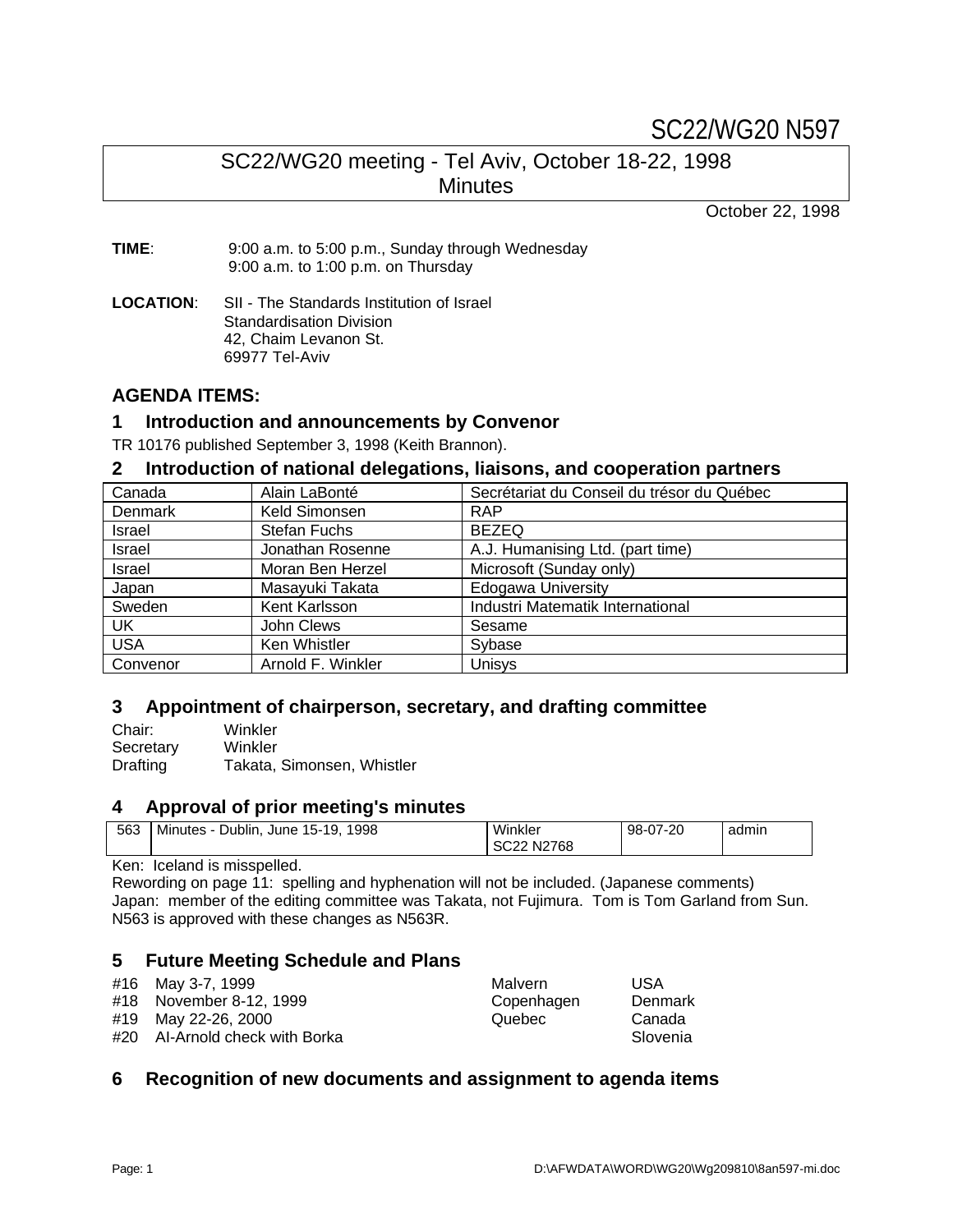| 604 | Report on offline meetings at the SC22 plenary<br>regarding TR 10176, Annex A                          | Keld Simonsen                   | 98-09-28 | 22.13       |
|-----|--------------------------------------------------------------------------------------------------------|---------------------------------|----------|-------------|
| 605 | Greek ordering                                                                                         | Mark Küster                     | 98-09-28 | 22,30,02,02 |
| 606 | Report of the JTC1 planning meeting on CLAUI and<br>agenda for the ad hoc meeting in Paris (98/12/2-4) | Tom Frost. JTC1<br>N5555, N5556 | 98-10-02 | admin       |
| 607 | Liaison statement from SC22/WG14                                                                       | <b>WG14 N857</b>                | 98-10-08 | admin       |
| 608 | Disposition of comments to FCD 14652                                                                   | Keld Simonsen                   | 98-10-12 | 22.30.02.03 |
| 609 | Proposed defect report for TR 10176                                                                    | Whistler, Moore                 | 98-10-13 | 22.13       |
| 610 | Final Text for IS 15897 - Registry for cultural<br>elements                                            | Keld Simonsen                   | 98-09-06 | 22.15897    |
| 611 | Working draft for IS 14652 - Specification method<br>for cultural conventions                          | Keld Simonsen                   | 98-10-14 | 22.30.02.03 |
| 612 | Working draft #2 for IS 15435 - Internationalization<br>APIS                                           | <b>Keld Simonsen</b>            | 98-10-14 | 22.15435    |
| 613 | Relation between IS 14652 and IS 15435                                                                 | Keld Simonsen                   | 98-10-14 | 22.15435    |
| 614 | Coverletter from Unicode to WG20 regarding defect<br>report for TR 10176 (identifiers)                 | Unicode                         | 98-10-15 | 22.13       |
| 615 | <b>Unicode Normalization Forms</b>                                                                     | Unicode TR #15                  | 98-08-20 | 22.30.02.02 |
| 616 | Requirements for string identity matching and<br>string indexing                                       | W <sub>3</sub> C<br>WD-charreg  | 98-08-07 | 22.30.02.02 |
| 617 | Towards a Model of Character Encoding                                                                  | Ken Whistler                    | 98-07-28 | 22.30.02.02 |
| 618 | Amendment #1 for TR 10176 to correct the list of<br>identifiers in Annex A                             | SC22/WG20                       | 98-10-19 | 22.13       |
| 619 | Text for 2nd FCD ballot for IS 14651 - ordering                                                        | Alain LaBonté                   | 98-10-20 | 22.30.02.02 |
| 620 | Hebrew in computing - submission to WG20                                                               | Jony Rosenne                    | 98-10-20 | 22.30.02    |
| 621 | Statement of WG20 regarding the Y2k                                                                    | Winkler, WG20                   | 98-10-21 | admin       |
| 622 | Response to SC22 resolution 98-3 on electronic<br>commerce (comments to JTC1 N5296)                    | Keld Simonsen,<br><b>WG20</b>   | 98-10-21 | admin       |

# **7 Approval of Agenda**

New item for IS 15897 as #15

New item for Electronic business as #17.1

New item for CLAUI as #17.3

Addition: Tuesday morning an overview of Hebrew issues - make BIDI a ISO standard Addition: discussion of transliteration and roadmap (Clews). [17.4]

Approved with above additions.

# **8 Liaison Reports**

# **8.1 Additions/deletions/changes to liaisons**

Unicode addition needs "statement of mutual benefits". Was not discussed in SC22 plenary in spite of request in convenor's report. See N599 for mutual benefits.

New "informal" cooperation agreement with W3C. See N601.

PCTE has been dissolved, liaison is terminated.

# **8.2 SC22/WG4, COBOL**

No report. Keld reports that Ann Wallace initiated a discussion on TR 10176 - see N604. We can expect a paper from Ann on these issues. Needs naming method for tables.

### **8.3 SC22/WG15**

No report. IEEE, WG15 and OpenGroup will make a common POSIX standard, based on OG's paper. WG15 is making a TR on how to write locales ISO TR 14766: Profiles and Locales. (Keld editor).

### **8.4 SC2/WG2**

No written report, Ken reports about WG2 in London. Large number of amendments were progressed, about 600 new characters, especially also Mongolian, Burmese = Myanmar (FPDAM), aadition of 66 characters in a bucket, additions to Tibetan [PDAM, replacing amendment 7]. Roadmaps without code assignments.

**8.5 WG14**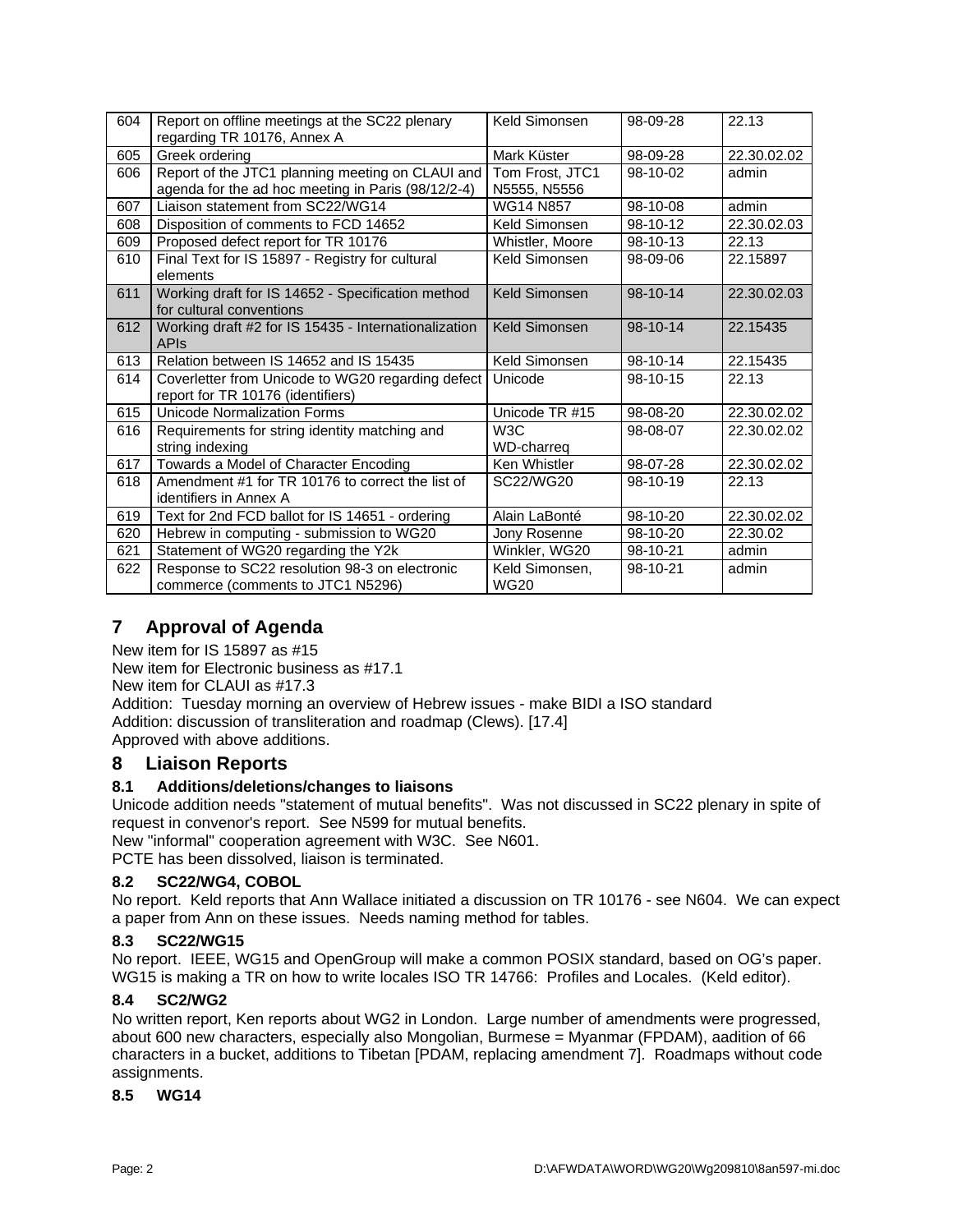607 | Liaison statement from SC22/WG14 | WG14 N857 | 98-10-08 | admin

Keld: revising C-standard, FCD ballot currently. WG14 is interested in the C-binding of the API standard. Would use the API standard. Jonathan remarks that character properties should not be variable - beta is always Greek character. Characters should not be locale dependent. Alain: look at APL, compiles anywhere in the world the same way, not locale dependent. Ken: same is true for Java.

People who work with character properties, do not use the C or C++ APIs, because of their locale dependence. Look at TR 10176 for identifiers and character properties.

### **8.6 WG21**

No formal report. Keld reports about the C++ and C combined meeting. Talk about bindings to API standard of WG20. Experts will write a C++ binding. C++ has just been approved as a new standard.

### **8.7 WG5**

Alain reports that Fortran seems not to be interested in I18N. AI for Winkler: ask Miles Ellis for status of I18N in WG5

### **8.8 GUIDE/SHARE Europe**

No report.

### **8.9 JTC1 WG5 - now SC35**

Alain expects work on keyboards and user interfaces - seen from the user. Currently, the secretariat is with Richard Hodgkinson. France will be the secretariat.

### **8.10 CEN TC 304**

Add name of Thorgeir Sigurdsson to mailinglist.

Sort is out for TC enquiry, ending October 1998. Next meeting November 23-27, 1998 in Brussels. Clews: more on sorting:

Changes to sorting standard will be needed to match 14651.

ISO 999 standard for sorting in TC46.

ISO 12199 in TC37.

### **8.11 TC37**

ISO 12199 intends to harmonize with 14651. NISO standard failed.

Language codes and country codes are in TC46 and TC37. Clews would like to see that in JTC1. Part 2 of ISO 639 failed. Ken: discuss with electronic commerce - 17.1

#### **8.12 ITU-T**

Stefan is not participating in ITU-T any more, no report.

#### **8.13 Unicode**

| 599 | ∟iaison with Unicode - statement of mutual benefits | Aliprand/Winkler | 98-09-15 | admın |
|-----|-----------------------------------------------------|------------------|----------|-------|
|     | Ken reports continued interest in WG20 work:        |                  |          |       |

Continuation of sort specifications.

Involvement in identifier specifications.

TR on normalization.

TR on regular expressions.

N555 was updated with benefits and responsibilities as N599R. Resolution to approve the document and AI for Arnold to send to SC22 for further action.

AI for Winkler: distribute completed TRs to WG20 automatically.

read JTC1 directives on C liaisons

#### **8.14 W3C**

| 601 | l Information about W3C I18N activity related to | Akio Kido | 98-09-17 | admin |
|-----|--------------------------------------------------|-----------|----------|-------|
|     | SC22/WG20                                        |           |          |       |

Kido has suggested to be an informal liaison between WG20 and W3C. Kido's first report [N601] contains various subjects that are of interest of WG20 - string comparison and matching, for example. Arnold: read document and discuss after that.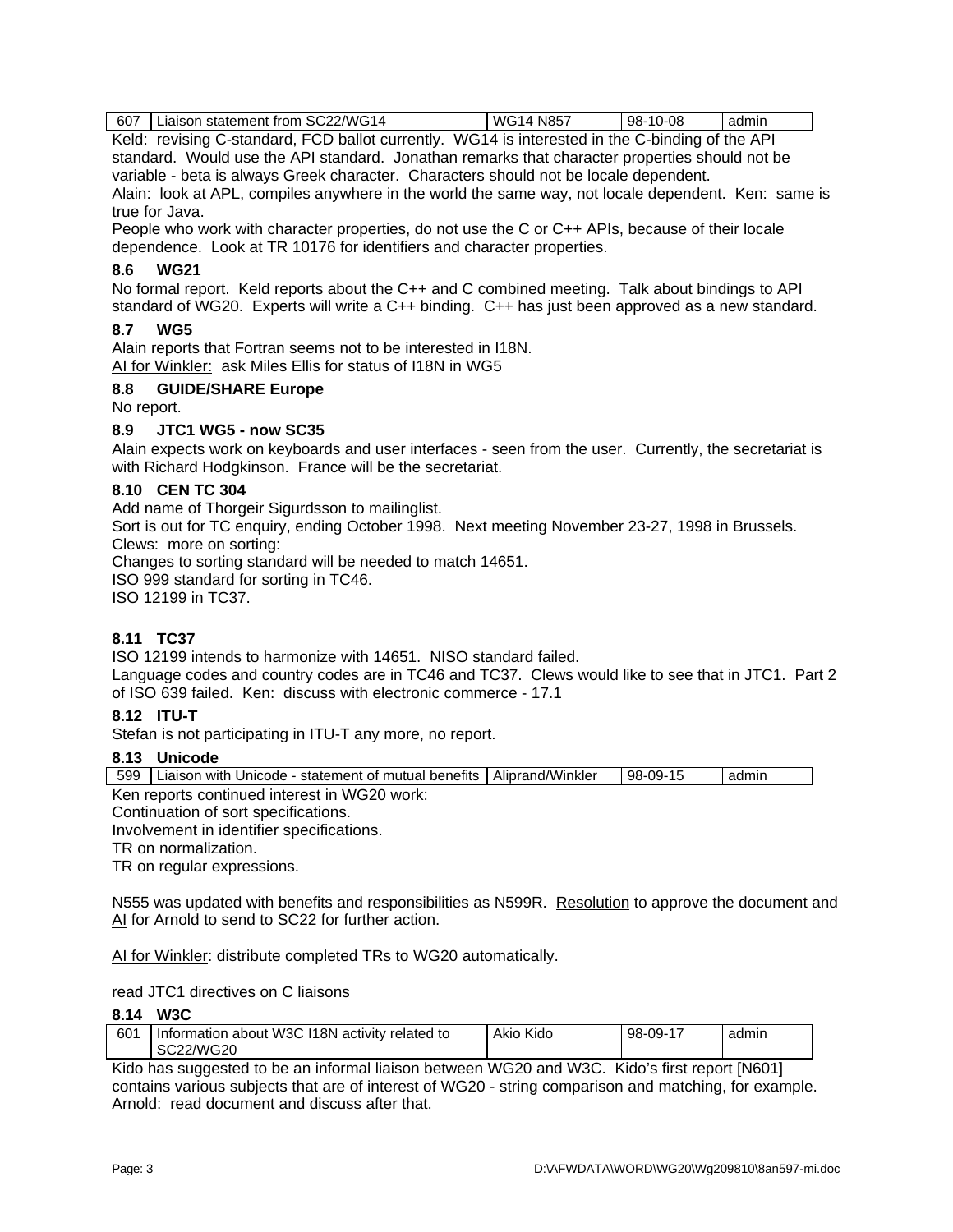# **9 Review of prior meetings action items**

| SD- | item<br>list<br>udon.<br>$\cdots$ | Winkle | $\sim$<br>98-<br>-- | admin |
|-----|-----------------------------------|--------|---------------------|-------|
| . . |                                   |        |                     |       |

List updated, mostly done.

AI for Winkler to remind Everson of open A9806-13.

# **10 Results from SC22 plenary in Denmark**

| 591 | <sup>1</sup> Resolutions from SC22 plenary in Denmark, | SC22 N2806 | 98-09-01 | admin |
|-----|--------------------------------------------------------|------------|----------|-------|
|     | August 24-27, 1998                                     |            |          |       |

Electronic commerce - comments (17.1)

Change in title of 14652 was approved

We inherited IS 15897, see there (15.)

Request for immediate update of TR 10176 - see N604 in 11.

# **11 Revision of TR 10176**

| 604 | Report on offline meetings at the SC22 plenary    | Keld Simonsen   | 98-09-28 | 22.30.02.02 |
|-----|---------------------------------------------------|-----------------|----------|-------------|
|     | regarding TR 10176, Annex A                       |                 |          |             |
| 609 | Defect report for TR 10176                        | Whistler, Moore | 98-10-13 | 22.13       |
| 614 | Coverletter from Unicode to WG20 regarding defect | Unicode         | 98-10-15 | 22.13       |
|     | report for TR 10176 (identifiers)                 |                 |          |             |
| 618 | Amendment #1 for TR 10176 to correct the list of  | Ken Whistler    | 98-10-21 | 22.13       |
|     | identifiers in Annex A                            | SC22/WG20       |          |             |

Discussion: should it be a open list or a closed list ? Alain: open, also Uma wants that for new stuff. Ken: open list is a bad idea, since linking between various compiled objects can run into problems, if one of them does not support "new" characters. Exclusive list of inclusive list ???

Alain wants to open up the list - this would create implementations non-conformant to 10646. N604 requires a stable list of characters for identifiers for their implementation for the next few years. Keld: C++ is implementing a earlier version of Annex A of 10176.

Ken explains the proposed defect report (might have to be an amendment according to JTC1 procedures): This is only the list of characters that are in the published 10176 and are NOT suited as identifiers in programming languages. If these characters are taken out, the WG20 list would be a subset of the Unicode identifier characters. Whistler volunteers to write the proposed amendment text as N618. Kent asks specific questions about "numbers", Ken explains why numbers are excluded, but not digits. Keld: wants to add "clarifications" for parts of the TR that have been misunderstood.

Decision: Ken will write a draft amendment (N621) which we will see, discuss, and decide to forward to SC22 for processing.

Wednesday: We discussed N618, the text for the draft amendment. Level 2 combining characters will be allowed, as will be any extension to the list by individual programming languages (example: Java with level 3). The combining characters will be listed by script and separated by combining or not combining.

# **12 International string ordering ISO/IEC CD 14651**

| 568R | Disposition of comments to FCD 14651 ballot                        | Alain LaBonté   | 98-08-17 | 22.30.02.02 |
|------|--------------------------------------------------------------------|-----------------|----------|-------------|
| 578R | Suggested BNF (Backaus-Noir Format) syntax for                     | Ken Whistler    | 98-08-27 | 22.30.02.02 |
|      | template tables for ISO 14651                                      |                 |          |             |
| 602  | IS 14651 - draft for 2 <sup>nd</sup> FCD (will not be distributed, | l Alain LaBonté | 98-09-24 | 22.30.02.02 |
|      | see N619)                                                          |                 |          |             |
| 619  | Text for 2nd FCD ballot for IS 14651 - ordering                    | Alain LaBonté   | 98-10-20 | 22,30,02,02 |

Alain goes through the document N602 and explains the changes and corrections applied together with Ken Whistler.

*Special discussions:*

Only one conformance left after changes on page 8.

Normative reference of other standards - put into "bibliography"

Should tailored tables have a prescribed name ? Keld: perhaps after registration according to IS 15897.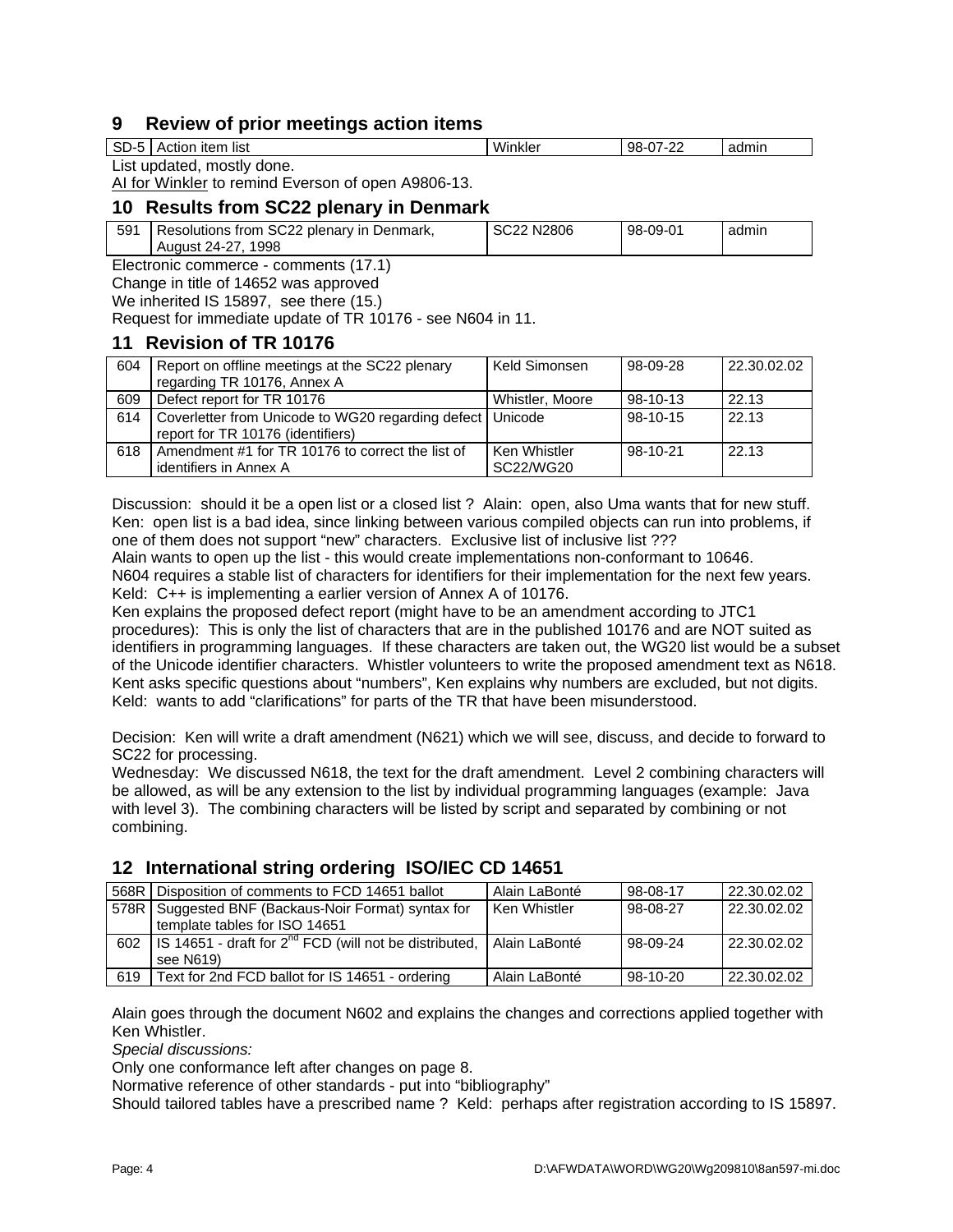Change table name to ISO14651-1999-TABLE1. Registration can only be requested by SC22 or by a National Body. (I would like to see this registration proposed by SC22).

Question: when to register the name of the table ? Keld: right now might be a good time. Table is very large, symbolic form about 120 pages.

Proposal for practical purposes: distribute text, and examples of tables, point to URL for complete tables. The printed tables will only be checked for final publication in the FDIS.

Examples: remove exception for OE in the French benchmark.

Make an example for specifying the delta from the default table (on page 20, Annex C).

All of these changes will be reflected in the new document N602R that will be in the official distribution after the meeting.

Keld: BNF standard is different than what we use here - can we change it or declare conformance to the standard with exception of the underline. Ken: the compliance to the standard would not improve the readability of 14651. Mark Küster used the existing BNF in 14651 and had no problems.

Keld: impact of BNF on the table - readability, compliance with 14652. Alain and Ken point to the "look" of the table, which is compatible with 14652. Keld: reorder after following another reorder after - how is it done? Ken: defined in the well-formedness definitions (change WF-8 to add the possibility to have more than one re-order after entry).

Keld: in table, use Uxxxx instead of @xxxx ? Presently, the @xxxx is a literal. Reason is the order of the specials that can not be derived from the character code (arbitrary Canadian/IBM order).

Ken agrees to create the tables with "re-order after" to create the desired result. The application for the re-order might have to be done manually or with a program (Keld has one). Comma, semicolon, etc... need to come after the last of the Unicode spaces.

AI for Whistler: create new tables according to the discussion (Canadian, IBM).

#### **Progression of 14651:**

| October 20, 1998  | New draft for committee review   | Alain LaBonté |
|-------------------|----------------------------------|---------------|
| November 4, 1998  | End of comment period            | all WG20      |
| November 12, 1998 | Submission to FCD ballot by SC22 | Winkler       |

### **13 Specification methods for cultural convention - ISO/IEC 14652**

| 608 | Disposition of comments to FCD 14652              | Keld Simonsen | 98-10-12 | 22.30.02.03 |
|-----|---------------------------------------------------|---------------|----------|-------------|
| 611 | Working draft for IS 14652 - Specification method | Keld Simonsen | 98-10-14 | 22.30.02.03 |
|     | l for cultural conventions                        |               |          |             |

DoC is completed (N608), no new draft yet available. BIDI is removed. Keld has about 40% of the document to edit, before we can progress it.

Ken asked, if the DoC are submitted to SC22. Answer is YES, with the awareness of the implications of this mode of operations (more significant comments on the next draft). Keld has not been able to submit a new draft document due to overload and computer break down.

Ken has concerns about inconsistencies - removal has priorities over proposed changes.

#### **Progression:**

| November 3, 1998  | New draft for committee review on web | Keld Simonsen |
|-------------------|---------------------------------------|---------------|
| November 9, 1998  | Comments to the new draft             | WG20          |
| November 12, 1998 | Deliver updated document to convener  | Keld Simonsen |
| November 12, 1998 | Send to SC22 for FCD ballot           | Winkler       |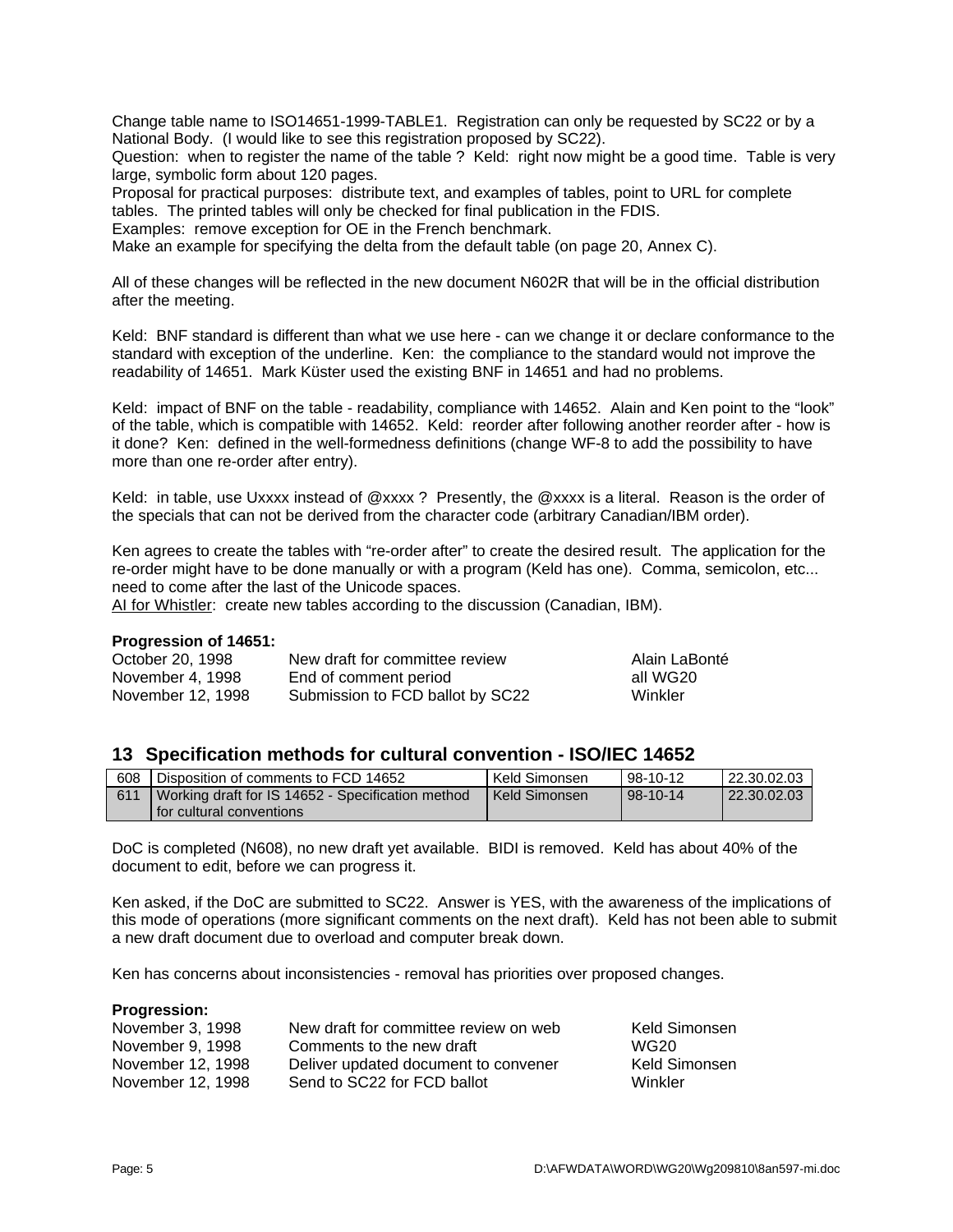# **14 Internationalization API standard**

| 612 | Working draft #2 for IS 15435 - Internationalization   Keld Simonsen<br><b>APIS</b> |               | 98-10-14 | 122.15435 |
|-----|-------------------------------------------------------------------------------------|---------------|----------|-----------|
| 613 | Relation between IS 14652 and IS 15435                                              | Keld Simonsen | 98-10-14 | 122.15435 |

Keld explains the draft, Ken, Kent, and Keld have extensive discussions about API concepts and technical details, especially in view of Java, that has developed their own APIs.

The API standard need explanation of the character model to make sure, that the API functionality is understood.

Issues list has been created (Keld) that will lead him through the next editing of the document.

The document N613 (relation between 14652 and 15435) is being considered as an Annex to the API standard IS 15435.

Discussion with C and C++ is needed, Keld will do that at the next meetings. What kind of object is a string? text element APIs?,

#### **Progression:**

| End of 1998      | New draft for committee review on web | Keld Simonsen |
|------------------|---------------------------------------|---------------|
| Feb and Mar 1999 | discussion with C and $C++$           | Keld Simonsen |

## **15 Procedure for registration of cultural elements - ISO/IEC 15897**

| 485 | DIS 15897 - Procedure for European registration of<br>cultural elements                                                    | EN 12005              | $97-10-02$ | admin    |
|-----|----------------------------------------------------------------------------------------------------------------------------|-----------------------|------------|----------|
| 577 | Table of replies and comments to Fast Track ballot<br>on ISO/IEC DIS 15897 (EN 12005)                                      | SC22 N2717            | 98-05-14   | 22.15897 |
| 592 | Disposition of comments to fast track ballot for<br>ISO/IEC DIS 15897 - Procedure for registration of<br>cultural elements | SC22 N2812            | 98-09-02   | 22.15897 |
| 594 | Questionnaire for populating the European cultural<br>registry for information Technology                                  | <b>CEN TC304 N842</b> | 98-08-06   | 22.15897 |
| 610 | Final Text for IS 15897 - Registry for cultural<br>elements                                                                | Keld Simonsen         | 98-09-06   | 22.15897 |

Keld: working towards the goal that only one standard exists, not EN 12005 and ISO/IEC 15897. Registration authority (DKUUG) has been approved by ISO council, in the works at IEC. Ken: expresses his displeasure about the process with which this standard has been approved. Major comments from NBs that care are not addressed in the disposition of the comments. Ken and Clews are missing any quality control mechanism applied for such Fast Track processed standards.

What is expected from WG20 ??? - Maintenance (revision) of IS 15897, taking into account the ballot comments and the disposition of them. Keld: 15897 should allow that data elements can be registered that conform to 14652 (in addition to POSIX). We also have to resolve the unresolved comments from the fast track ballot.

- Make sure that we can register FDDC sets, new forms charmaps
- Resolve unresolved comments
- Make it universally usable register items from electronic commerce, e.g.
- Open up for registration (not before we know, what the structure of the data will be)

How do we get the POSIX locale registration into the online form of an updateable, versioned, easily accessible register, where "customers" can find what they need.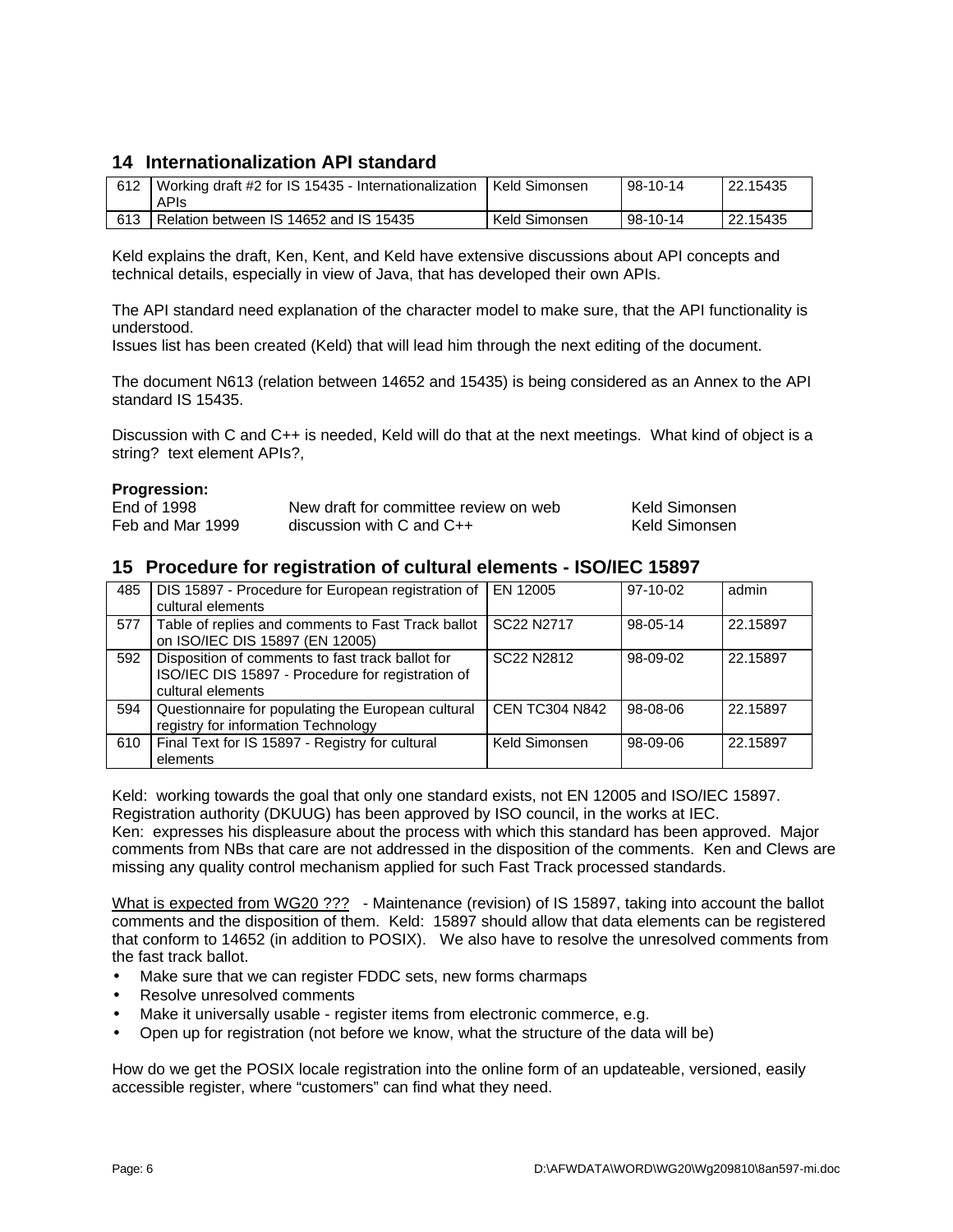CEN wants to update/revise their standard EN 12005. WHY ??? after being fast tracked ??? Clews promises to fight for withdrawal of the CEN standard at the next meeting of CEN in Brussels, November 1998. We need to avoid duplicate standards for the same subject.

# **16 ISO/IEC 10646 Issues**

Discussion about having character properties in SC2/WG2. WG2 has until now refused to say anything about character properties. Keld thinks, that this work should be in WG20, not in WG2. Kent and Clews support WG2, so do I, and even Alain to a degree. Alain says: the properties of one character can be different in different cultural environments. The properties are NOT responsible for sorting. Ken: W3C has decided to use the WG2 character identifiers in WWW work. WG2 regularly updates 10646 Annex B for combining properties.

# **17 Other business**

Sunday: Winkler asked the group about the usefulness of the electronic document distribution on the WG20 web site. Comments were: use pdf or original formats for formatted documents, restrict html for simple stuff with links. Announce new documents via e-mail. Electronic distribution will be continued in addition to paper distribution, taking into account the comments during this meeting.

## **17.1 Electronic Commerce Business Team Report - request for comments**

| 589 | Request for comments to JTC1 N5296 - Electronic | <b>SC22 N2736</b> | 98-06-22 | 22.30.01 |
|-----|-------------------------------------------------|-------------------|----------|----------|
|     | Commerce Business Team Report                   |                   |          |          |
| 590 | Report to JTC 1: Work on Electronic Commerce    | <b>JTC1 N5296</b> | 98-06-02 | 22.30.01 |
|     | Standardization to be Initiated                 |                   |          |          |
| 622 | Response to SC22 resolution 98-3 on electronic  | <b>WG20</b>       | 98-10-21 | admin    |
|     | commerce                                        |                   |          |          |

Clews: many things in chapter 6 are of interest to WG20, but outside of JTC1 (TC46, TC37, etc...). Also of interest is the IT enablement.

Ken: out of 12.3 - language codes, country codes, etc.. we agree that this is a mess. ISO 639, language codes, is flawed. All that can be done now is to add more codes for new languages. There are many more languages that registered, there is no provision for dialects, transitional languages, special languages, etc.. It also does not declare a multi-lingual environment. Dealing with multi-lingual issues is a requirement of electronic commerce.

Localization issues should be separated from multi-lingualism issues.

12.3.4 - commodity codes need to be re-considered. Must be extended by trading by catalogue descriptions, not only by standardized numbers for specific products. Commodity codes are useful for business to business and administration to business commerce. There are many items that will have arbitrary numbers.

Country codes are not sufficient to decide the behavior towards a customer in this country. The cultural registry is not good enough and can not be "filled" fast enough for current implementations.

For many products we have translated descriptions into various languages. For many other items, we do NOT have such translations and might have to involve translation engines from various vendors. Keld and Alain - give them TR 11017.

Ken discussion with Keld:

Barriers should be addressed through coordinated efforts of standards bodies to collect and make available relevant information, including the cultural registry of WG20. The modification of ISO 639 is part of the effort to make international standards more adapt to the use as identifier of languages. Access to formats (dates, etc... ) must be provided via "locale" and/or "date", as desired by the user. Database of cultural conventions must be re-designed to be independent of the NBs and other organizations that control the data in the DB. Data must be dynamic, improvable, available in a high throughput database on the web.

AI Whistler: write a draft for a paper, what this committee should be doing to make a useful cultural registry.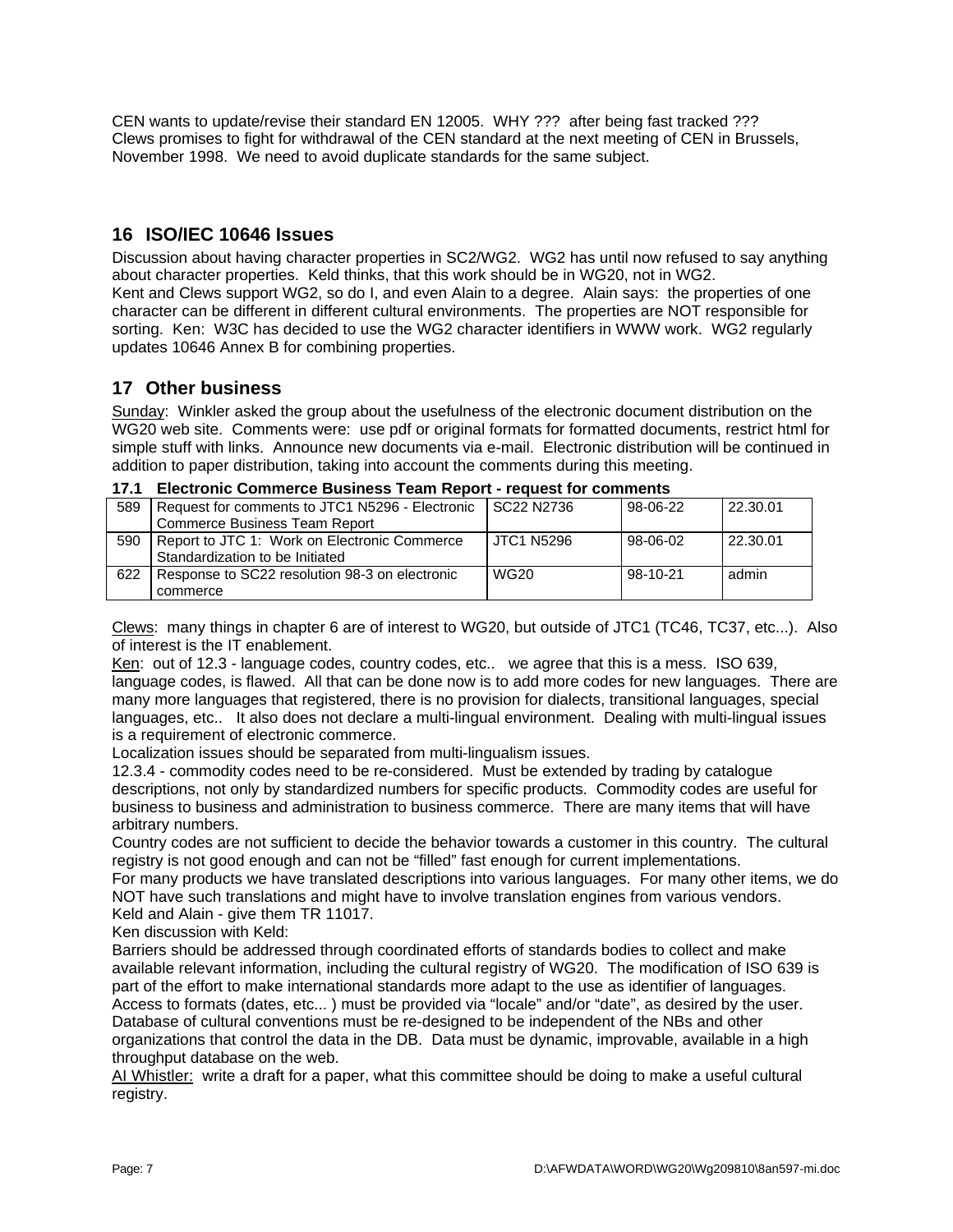We need to violently agree in our comments to their requirements for IT enablement (6.2) and make out registry to comply to them.

AI Keld: write draft comment, based on provided subjects and ideas by November 6, 1998. Incorporate recommended changes from the WG20 participants, submit to Bob Follett before due date (Dec. 5, 1998). Document is N622.

Languages, countries, currencies. Character set and encoding identification. Use of UTF-8 and/or UTF-16. Appropriate protocols for data interchange. TR 11017 IS 14651 and IS 14652 and IS 15897 for IT enablement. Prepared to participate in activities whoever JTC1 nominates to do so.

Wednesday: Keld presents his paper N622 for comments and discussion. Paper N622 is approved and AI for Arnold to send to chairman of SC22.

### **17.2 Request to check our standards for Y2k compliance by October 23, 1998**

|     | 603   Request to check standards for Y2k compliance | JTC1 secretariat | 98-09-23 | admın |
|-----|-----------------------------------------------------|------------------|----------|-------|
| 621 | Statement of WG20 regarding the Y2k                 | WG20<br>Winkler. | 98-10-21 | admin |

TR 11017 and TR 10176 have no date related processing requirements.

14651: the informative annex of this standard includes information about Y2k compliant comparisons. 14652 and 15897:. These standards have no provisions to prevent people from being Y2k compliant. 15435: API for string to time conversion specification will include guidance for Y2k compliance.

Arnold prepared document N621. The document was discussed, slightly changed, and approved for being sent to JTC1 and SC22. (via Alain, due to time pressure). Kent requested, not to use Y2k but Year 2000.

#### **17.3 Cultural and Linguistic Adaptability and User Interfaces**

| 606 | Report of the JTC1 planning meeting on CLAUI and Tom Frost, JTC1           |       | 98-10-02 | admin |
|-----|----------------------------------------------------------------------------|-------|----------|-------|
|     | $\alpha$ agenda for the ad hoc meeting in Paris (98/12/2-4)   N5555, N5556 |       |          |       |
|     | Suggestions for the WG20 delegation in Paris                               | Clews | 98-10-21 | admin |

AI for Winkler: inform Tom Frost about potential WG20 participants: Alain LaBonté, Keld Simonsen, John Clews (also TC46).

WG20 should make sure, that the NBs speak and vote in accordance to our views of I18N.

Are there hidden agendas ? Keep the 3 SCs (SC2, SC22, SC35 ) ? Co-locate meetings ? How to get 10646 as a MUST character set for all programming languages ? Liaisons ?

John Clews has volunteered to write a paper with the most important goals of the meeting in Paris.

### **17.4 Transliteration and roadmap (Clews)**

Model of transliteration will be in 15435 - APIs. Much more work is needed, and resources, to properly address this subject. Only demonstrated need for standards should be fulfilled by WG20. US and Unicode and Ken do not see a need for transliteration.

Roadmap: SC2/WG2 has a roadmap for new scripts as part of the policy and procedure document. Unless there is a strong need, we should not do anything specific in WG20.

# **18 Review of Priorities and Target Dates**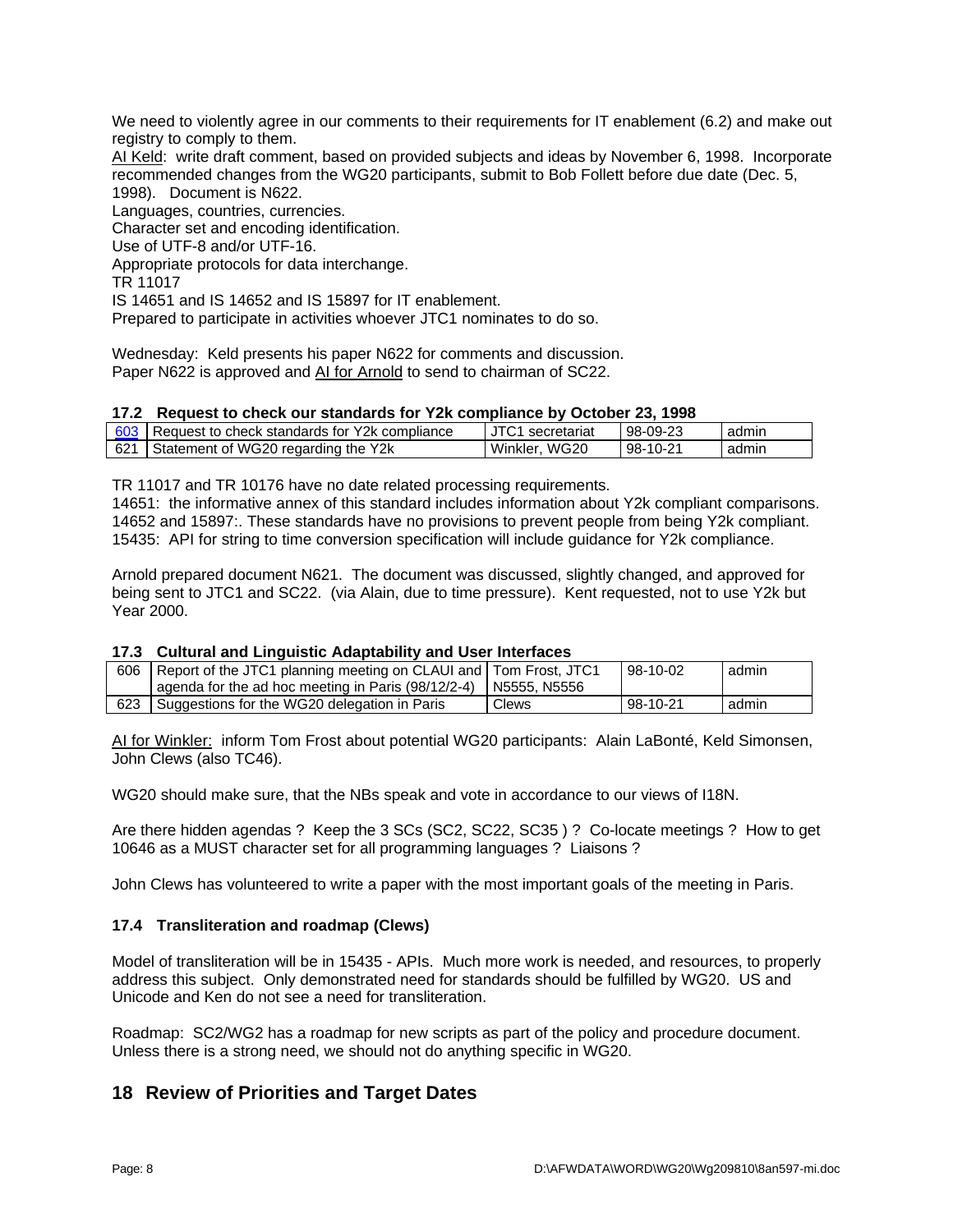Reviewed.

# **19 Review of Actions Items from this meeting**

Reviewed in 9821-SD5

# **20 Approval of Resolutions**

Resolutions in N598 were discussed and approved by WG20.

# **21 Adjournment**

Meeting is adjourned on October 21, 1998 at 16:45.

==============================================================================

===

## **Special meeting on Tuesday morning about cultural specialties by Israel Gidali (IBM):**

Participants: from WG20 Alain, Keld, Ken, John, Kent, Masayuki, Stefan, Arnold. Dina Ben-Elissar **IBM Israel** Jonathan Rosenne SII Yair Shmuel Microsoft Mati Allouche Softel Eli Marmor El-Mar Software

### **Bi-directional script support (Israel Gidali, IBM)**

Languages: Arabic, Urdu, Farsi, Hebrew, Yiddish Bidi: text from right to left, numbers from left to right

Letters:

Hebrew letters are square, not connected. Only consonants, vowels out of context, sometimes with marks that help the pronunciation (the word diacritic is often used).

Arabic: cursive, connected, often ligatures. Only one space between words, letters can be stretched for justification. Shaping is important: initial, middle, or final to allow connections to next letters. also isolated forms.

Numbers:

Arabic digits in Hebrew, Hindi digits and Arabic digits in Arabic script. Always from left to right. Directionality:

Pages, books, GUIs from right to left. Period is a indication for mixed text (LtR and RtL). Keyboard: shift from ltr and rtl is needed, also an API to set the keyboard to rtl ot ltr. Implementation dependent according to character property, or also hotkey switch. Push-mode, input method support, etc...

Bidi attributes:

Global orientation - where do I start to read. Physical (presentation) and logical sequence (storage, input). Sort depends on logical order in storage.

Type of text:

Logical (implicit) - implicit directionality, e.g. Latin letter are strongly LtR, Hebrew is RtL. Symbols are neutral, numbers are weakly LtR. (I LIVE AT 23 ts leztreh) . Implicit algorithms exist, the Unicode algorithm is widely accepted. Global orientation is important.

Explicit conversion: uses imbedded control characters. Unicode has markers for specifying directionality, has no presentation space.

Symmetric swapping: needed to maintain correct relationships (<,>,arrows, etc...)

Shaping: not for Hebrew but for Arabic. Can be stored in fully shaped forms, if no processing is needed. **BIDI** processing aspects:

Transformation of layouts. (Also X/Open specification of complex shaping APIs. Will be implemented in Motif.) Visual to logical, logical to visual, shaped to non shaped, etc...

Bidi support: (in Windows)

some discussion about the new system that supports "full" Hebrew (Start button on the right. e.g.) OS/2 has very strong support for Hebrew

Motif is supporting Hebrew (Marmor has done many implementations)